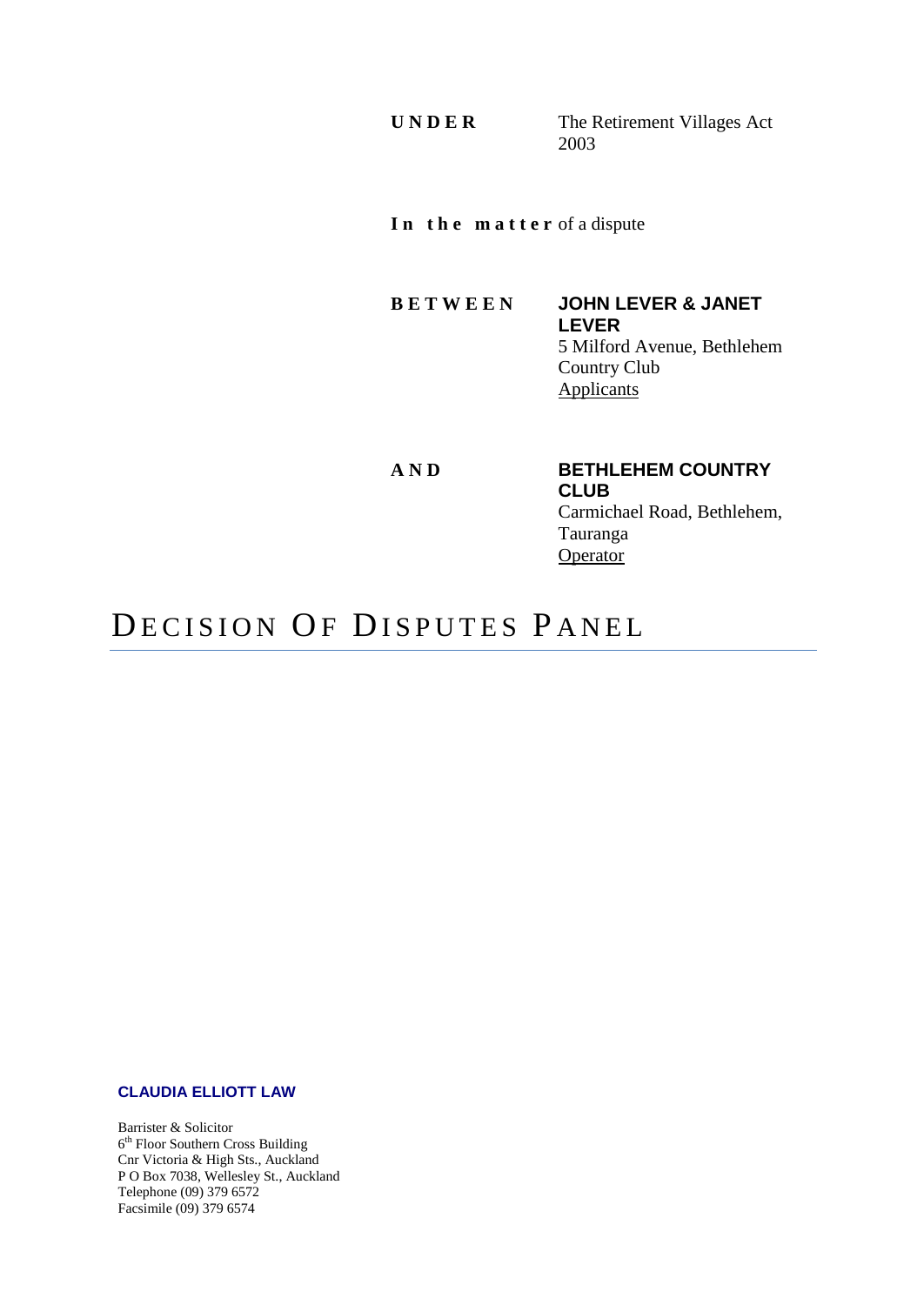# CONTENTS

| A.        | DOES THE DISPUTE NOTICE COME WITHIN S.53(1)(a) OR (d) OF THE ACT?  3                                               |
|-----------|--------------------------------------------------------------------------------------------------------------------|
|           |                                                                                                                    |
|           |                                                                                                                    |
|           |                                                                                                                    |
|           |                                                                                                                    |
|           |                                                                                                                    |
|           |                                                                                                                    |
|           |                                                                                                                    |
|           |                                                                                                                    |
|           |                                                                                                                    |
|           |                                                                                                                    |
| <b>B.</b> | IF VALID, IS THE DISPUTE NOTICE WITHIN TIME, PURSUANT TO S.57(1) OF                                                |
|           |                                                                                                                    |
| C.        | WHAT RIGHTS DO MR AND MRS LEVER HAVE IN RESPECT TO THE HEIGHT                                                      |
|           |                                                                                                                    |
|           |                                                                                                                    |
| D.        | WHAT RIGHTS AND OBLIGATIONS DO MR AND MRS LEVER AND<br><b>MANAGEMENT HAVE IN RESPECT TO THEIR INTERACTIONS? 13</b> |
|           |                                                                                                                    |
|           |                                                                                                                    |
| E.        | IS THE DISPUTE FRIVOLOUS, VEXATIOUS OR AN ABUSE OF PROCESS                                                         |
|           |                                                                                                                    |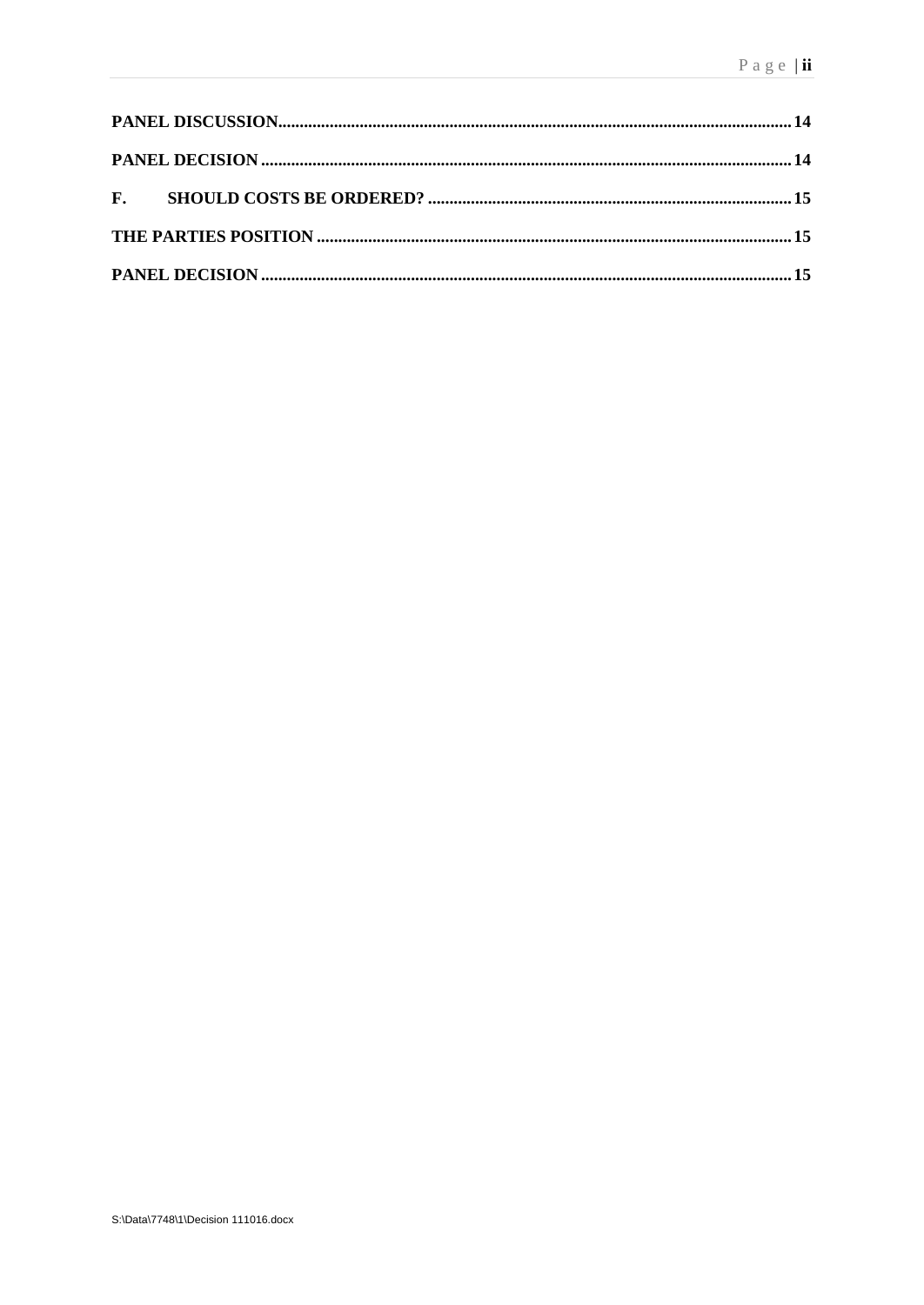# DECISION OF DISPUTES PANEL

**Date of Dispute Notice** 15 December 2015 and 9 May 2016

**Date of Dispute Hearing** 12 September 2016

**Date of Decision** 14 September 2016

Bethlehem Country Club

**P r e s e n t a t H e a r i n g MR** and **MRS LEVER**, Applicants **MS BALDWIN**, Counsel for the Bethlehem Country Club Ltd and Operator of the Bethlehem Country Club **MR DUNCAN**, Manager of the Bethlehem Country Club **MS MISHRIKI**, In-house Solicitor for the

# <span id="page-3-0"></span>**THE HEARING**

- 1. This is a hearing under the **RETIREMENT VILLAGES ACT 2003 (the Act)** in respect to a Dispute Notice issued by **MR** and **MRS LEVER** in regard to **BETHLEHEM COUNTRY CLUB LIMITED (BCC LTD).**
- 2. I am appointed as the Disputes Panel under s 60 of the Act.

# <span id="page-3-1"></span>**UNDISPUTED BACKGROUND**

- 3. **MR** and **MRS LEVER** signed an Occupation Licence (OL) to occupy a dwelling, and utilise the facilities and improvements at the **BETHLEHEM COUNTRY CLUB (BCC**) on 6 April 2006. The complex which is a Retirement Village was still under development.
- 4. The **OPERATOR** of the **BCC** is **BBC LTD.**
- 5. In approximately September 2006, **MR** and **MRS LEVER** moved into their dwelling at 5 Milford Avenue Bethlehem Tauranga.
- 6. Sometime in April 2013, a dwelling at 7 Milford Avenue next to **MR** and **MRS LEVER**'s, was completed and later occupied.
- 7. After occupation of No. 7, the **OPERATOR,** through its **BCC MANAGER** planted a hedge between the adjoining dwellings for privacy. **MR** and **MRS LEVER** objected to the hedge, which they say blocked their view.
- 8. From mid-April 2013 to mid-April 2014, consultation and discussion occurred between **MR** and **MRS LEVER,** and the neighbours at No.7, with the **BCC MANAGER**. The **BCC MANAGER** decided the hedge would be kept at a height of 1.5m.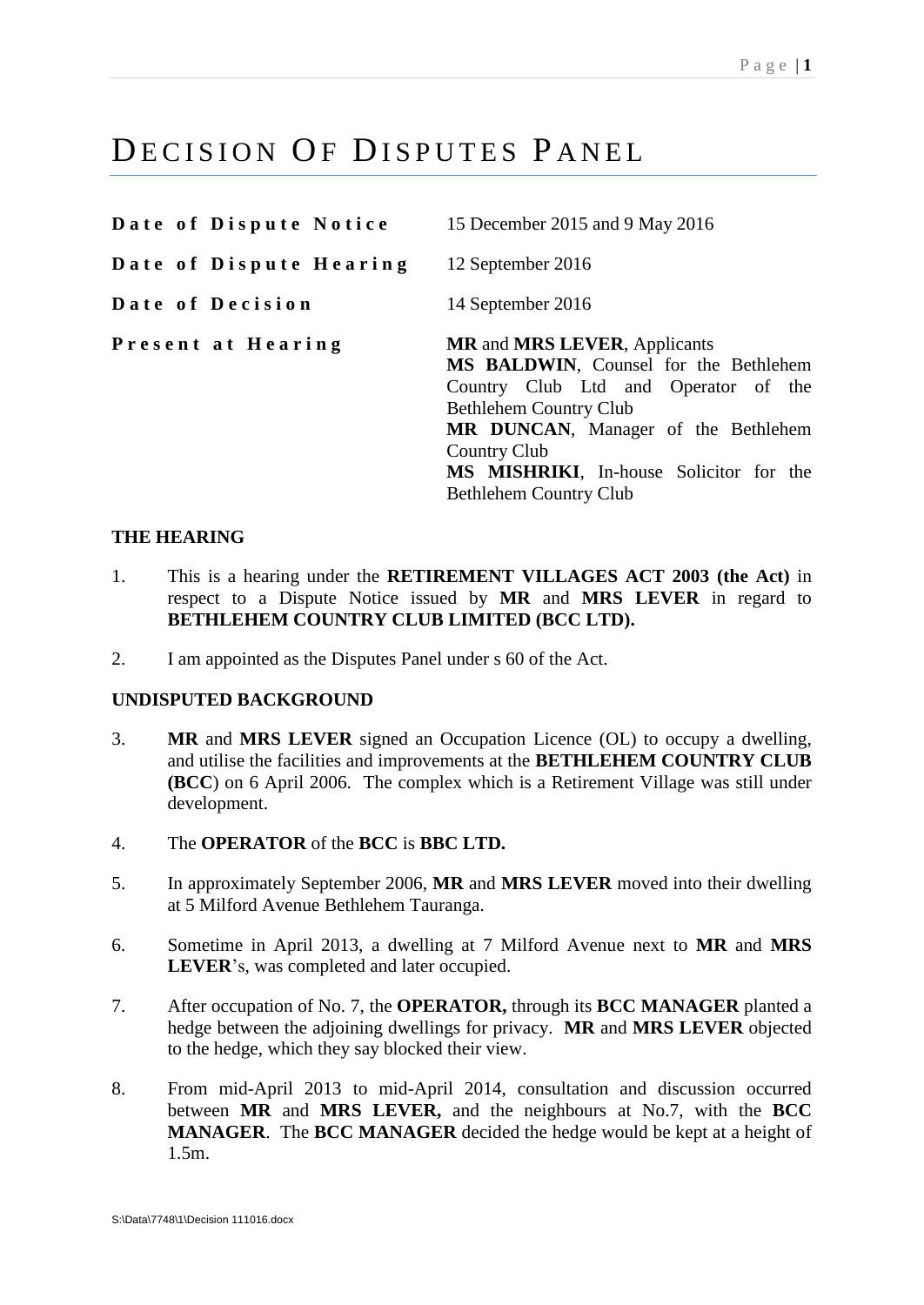- 9. In early 2015, once the hedge had grown to 1.5m, the **BCC MANAGER** became aware that it was not providing the desired privacy for the No. 7 residents, and the **BCC MANAGER** therefore decided to maintain the hedge at 1.7m. The **BCC MANAGER** was of the view that even if the hedge was 1.8m it would not impact materially on **MR** and **MRS LEVER**'s view. **MR** and **MRS LEVER** did not agree.
- 10. **MR** and **MRS LEVER** gave notification of a dispute between themselves and the **BCC MANAGER** by issuing a Complaint Form dated 18 May 2015. The **BCC MANAGER** acknowledged receipt of the Complaint Form on 20 May 2015.
- 11. **MR** and **MRS LEVER** were advised of the **BCC MANAGER**'s decision on the intended height of the hedge by way of a letter dated 19 May 2015.
- 12. In approximately August 2015, **MR** and **MRS LEVER** made a complaint to the Retirement Villages' Association of NZ (RVA). The **BCC MANAGER** was notified of the Complaint on 26 August 2015.
- 13. On 8 October 2015 the RVA communicated its decision, that there was no breach of the Code of Residents Rights, by the **OPERATOR.**
- 14. **MR** and **MRS LEVER** issued a Dispute Notice on 15 December 2015, received by the **BCC MANAGER** on 21 December 2015.
- 15. At some time, unknown to the Disputes Panel **MR** and **MRS LEVER** disputed the RVA decision.
- 16. On 11 January 2016, the RVA communicated that it maintained its earlier decision.
- 17. **MR** and **MRS LEVER** signed a further Complaint Form dated 25 February 2016, received by the **BCC MANAGER** on the same day.
- 18. A further Dispute Notice was issued by **MR** and **MRS LEVER** on 9 May 2016, and received by the **BCC MANAGER** on 11 May 2016.
- 19. **MR LEVER** advised at the hearing on 12 September 2016 that he and **MRS LEVER** withdrew the first Dispute Notice dated 15 December 2015, and that they relied on the Dispute Notice of 9 May 2016.

# <span id="page-4-0"></span>**THE ISSUES**

- 20. **MR** and **MRS LEVER**'**s** issues, as confirmed in the Pre Hearing Minutes dated 22 July 2016 are:
	- (a) Their treatment by the **BCC MANAGER** for the **OPERATOR,** in respect to the hedge dispute**.**
	- (b) The height of the hedge between their dwelling at No. 5 Milford Avenue, and the neighbouring dwelling at No. 7.
- 21. **THE OPERATOR**'s issues are: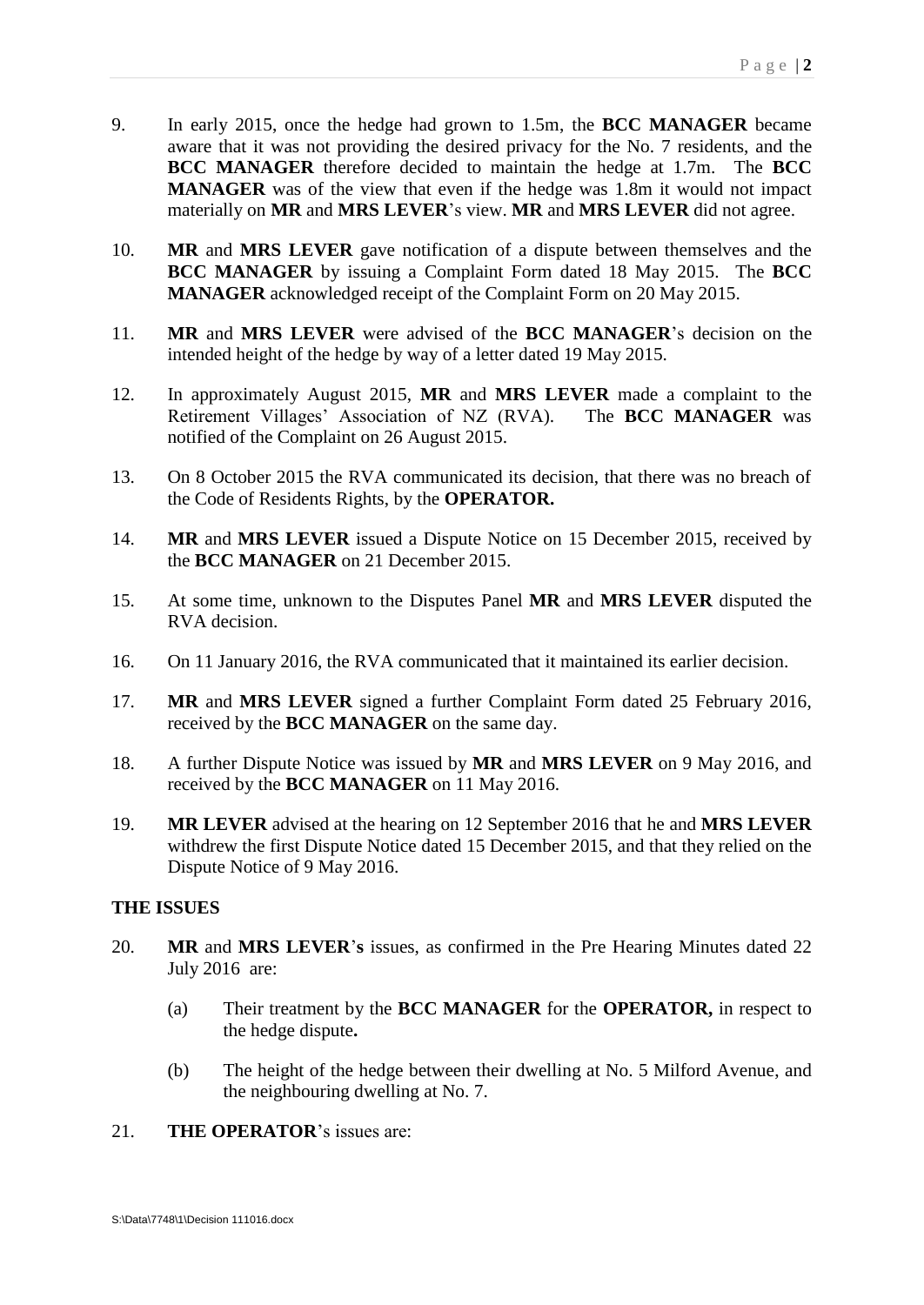- (a) **MR** and **MRS LEVER**'s dispute is not one for which a Dispute Notice can be issued under s.53 of the Act;
- (b) The Dispute Notices are outside the time limit set under s.57(1) of the Act;
- (c) The dispute is frivolous, or vexatious or an abuse of process, under s.66 of the Act.
- (d) A Costs Order is sought against **MR** and **MRS LEVER**.

# <span id="page-5-0"></span>**ISSUES FOR THE PANEL**

- 22. The decisions that need to be made by the Disputes Panel are as follows:
	- (a) Does the Dispute Notice of 9 May 2016, come within s.53 (1) (a) or (d) of the Act?
	- (b) If valid, is the Dispute Notice of 9 May 2016, within time, pursuant to s.57 (1) of the Act?
	- (c) What rights do **MR** and **MRS LEVER** have in respect to the height and maintenance of the hedge?
	- (d) What rights and obligations do **MR** and **MRS LEVER** and the **BCC MANAGER** have in respect to their interactions?
	- (e) Is the 9 May 2016 Dispute Notice frivolous, or vexatious or an abuse of process under s.66 of the Act?
	- (f) Should costs be ordered against either party?

# <span id="page-5-1"></span>**A. DOES THE DISPUTE NOTICE COME WITHIN S.53(1)(a) OR (d) OF THE ACT?**

- 23. The first issue for the Panel is whether the Dispute Notice of 9 May 2016 submitted by **MR** and **MRS LEVER** is a dispute which comes with the matters set out in s.53(1) of the Act. The dispute must come within one or more of the subsections (a) to (d) of  $s.53(1)$  to be a valid dispute.
- 24. Section 53 states:

## **53 Types of dispute for which resident may give dispute notice**

- (1) A resident may give a dispute notice for the resolution of a dispute concerning any of the operator's decisions—
	- (a) affecting the resident's occupation right or right to access services or facilities; or
	- (b) …
	- $(c)$  …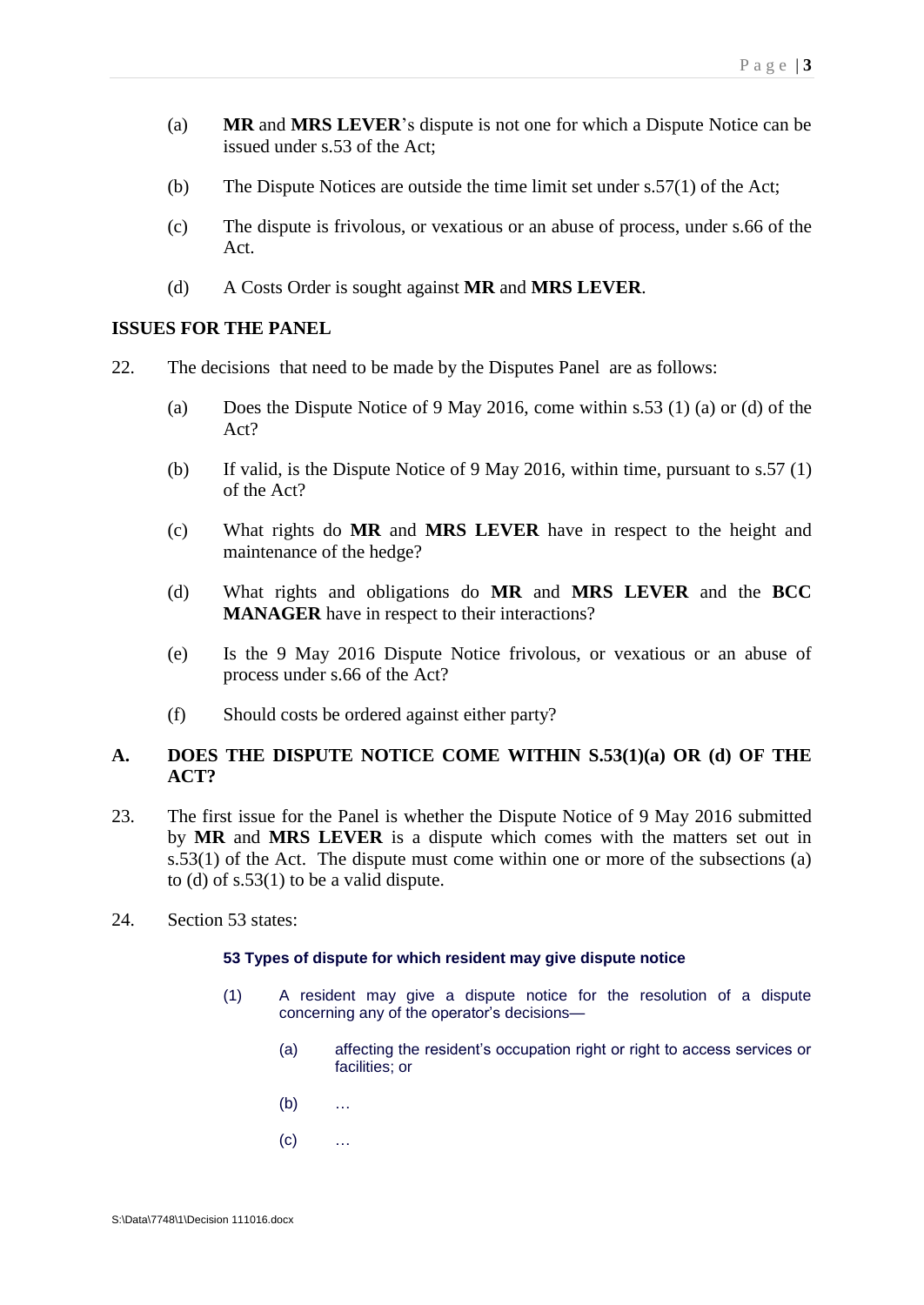- (d) relating to an alleged breach of a right referred to in the code of residents' rights or of the code of practice.
- 25. Section 53(1)(a) states that **MR** and **MRS LEVER** may issue a Dispute Notice for resolution of a dispute about a decision of the **OPERATOR** and the **BCC MANAGER**'s breach of their rights, only if the decision affects **MR** and **MRS LEVER**'**s**:
	- (a) occupation rights; or
	- (b) right to access services; or

….

- (c) right to access facilities; or is
- (d) a breach of the code of residents' rights, or the code of practice.
- 26. This is not a dispute about access to services, or the right to access facilities. For the Dispute Notice to be valid it must therefore relate to **MR** and **MRS LEVER**'s occupation rights, or a breach of the Code of Residents Rights, or the Code of Practice.

### <span id="page-6-0"></span>**OCCUPATION RIGHTS**

#### <span id="page-6-1"></span>**THE PARTIES POSITIONS**

- 27. **MR** and **MRS LEVER**'s position is that the Dispute Notice comes within ss53 (a) and (d) of the Act.
- 28. The **OPERATOR**'s position is that the Dispute Notice does not relate to any of the requirements in s53 (1) of the Act.

#### **PANEL DISCUSSION**

- 29. **MR** and **MRS LEVER**'s occupation rights are established through the Occupation Licence between themselves and **BCC LTD**, dated 6 April 2006.
- 30. Clause 1.2 of the Occupation Licence states:
	- *"1.0 GRANT OF OCCUPATION LICENCE*
	- *1.2 The Resident shall be entitled to the non-transferable right to occupy the Dwelling when available and have access in common with all other Residents and their invited guests and all other persons from time to time authorised by the management to use the Bethlehem Country Club facilities and improvements on Bethlehem Country Club land."*
- 31. The definition of *occupy* in the Oxford English Dictionary is *the right to enter and take control.*
- 32. In summary, clause 1.2 of the Occupation Licence gives **MR** and **MRS LEVER** the right to occupy their dwelling. There is no definition of *dwelling* and the plan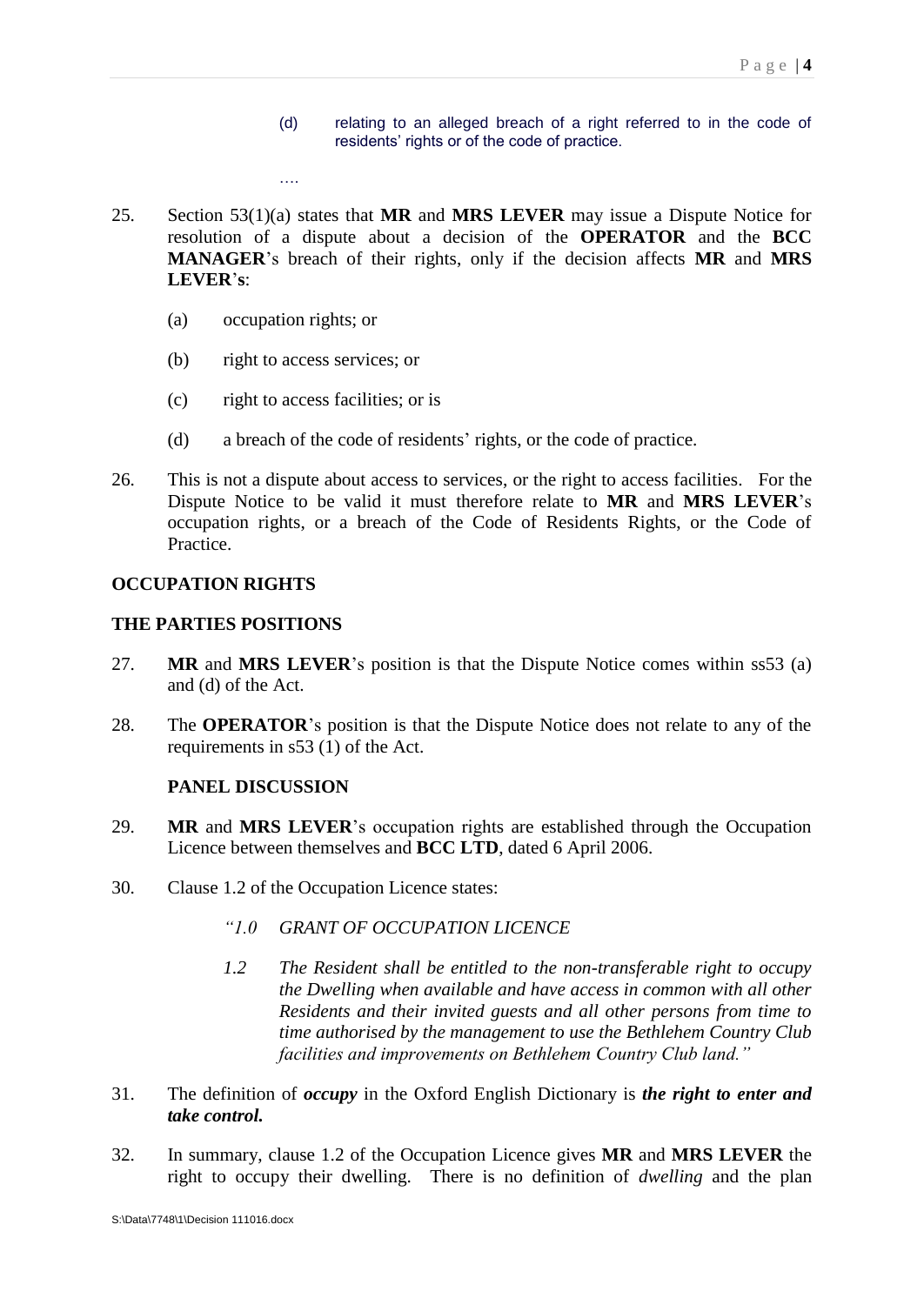supposedly attached to the schedule to **MR** and **MRS LEVER**'s Occupation Licence was not attached, or available to the Panel. The parties both agreed at hearing however, after viewing a number of plans of the **BCC,** that the dwelling did not include any surrounding land.

- 33. It cannot be said therefore, that this dispute effects **MR** and **MRS LEVER**'s occupation right for the dwelling. The hedge is not within the area encompassing the actual dwelling.
- 34. The second part of clause 1.2 refers to access to facilities and improvements, on **BCC** land, as being available for residents' use, including by **MR** and **MRS LEVER**.
- 35. The relevant part of clause 1.2 is;
	- *"1.2 … and have access in common with all other residents and their invited guests and all other persons from time to time authorised by the Manager to use the Bethlehem Country Club facilities and improvements on Bethlehem Country Club land."*
- 36. This right is repeated and expanded in clause 9.1 of the Occupation Licence, it states:
	- "*9.1 The Resident shall have the exclusive right to the full use in common with that of all other Residents to Bethlehem Country Club common areas.*

*Bethlehem Country Club common areas are an extension of the Resident's Dwelling and are therefore available to Residents to use in the same way as they would use and look after their own Dwelling."*

- 37. Both clauses 1.2 and 9.1 of the Occupation Licence, clarify the status of the common land surrounding all the resident dwellings, and elsewhere in the **BCC**. In particular clause 9.1 records that the common areas "*are an extension of the Resident Dwelling and are therefore available to residents to use in the same way as they would use and look after their own dwelling"*.
- 38. It follows therefore the use of the common land by **MR** and **MRS LEVER** is equated to the use of their dwelling, as an extension to the dwelling, to be used and looked after as they would their own dwelling.
- 39. The next issue is whether the hedge comes within the term *improvements*. Improvements are not defined in the Occupation Licence or in the Act. The Oxford English Dictionary however defines improvements as "*the process of making something better*", an example given is of home improvements.
- 40. The improvements at the **BCC** would by that definition include, communal buildings, driveways, lawns, gardens, hedges and the likes.
- 41. The issue is whether **MR** and **MRS LEVER**'s rights of access to common land, including the common land where the hedge is situated, and the hedge itself, are an occupation right, which therefore enables this dispute to fit within  $s.53(1)(a)$  of the Act.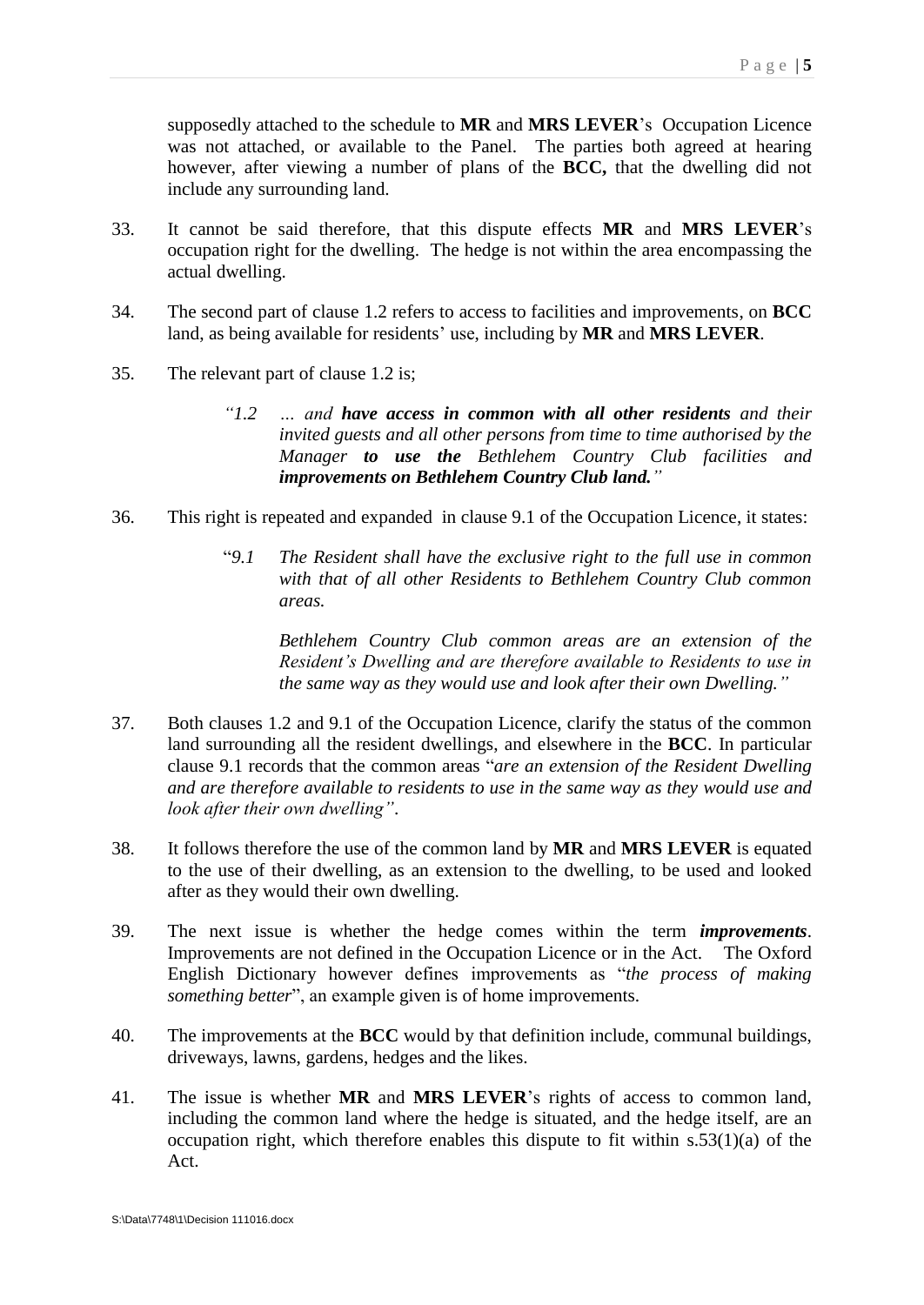## <span id="page-8-0"></span>**PANEL DECISION**

- 42. The Panel finds that the clauses in the Occupation Licence in respect to occupation of the dwelling, and access to common land should be interpreted broadly.
- 43. The interrelationship in the Occupation Licence between clauses 1.2 and 9.1 provides for the dwelling and common land to be treated in a similar manner. It refers to **MR**  and **MRS LEVER** using and looking after the common land, as they would their own dwelling.
- 44. The Panel therefore finds, on a broad interpretation **MR** and **MRS LEVER** have occupation rights in respect to both their dwelling, and the facilities and improvements on the land, in a similar manner. The improvements including the hedge subject to this dispute.
- 45. The Panel finds that the issues in dispute set out in the Dispute Notice of 9 May 2016 filed by **MR** and **MRS LEVER,** about the hedge, are ones which affect their residents' occupation rights.
- 46. The Dispute Notice of 9 May 2016 is therefore a valid Dispute Notice, under s.53(1)(a), as to the hedge dispute, in that it effects **MR** and **MRS LEVER**'s occupation rights.

# <span id="page-8-1"></span>**BREACH OF CODE OF RESIDENT'S RIGHTS OR CODE OF PRACTICE**

# <span id="page-8-2"></span>**CODE OF RESIDENTS RIGHTS**

## <span id="page-8-3"></span>**THE PARTIES POSITIONS**

- 47. **MR** and **MRS LEVER**'s position is that their right to freedom from exploitation in the Code of Residents' Rights, has been breached by the way the **BCC MANAGER** has dealt with the hedge dispute.
- 48. The **OPERATOR**'s position is that none of the rights accorded to residents under the Code of Residents' Rights has been breached.

## **PANEL DISCUSSION**

- 49. The second issue in the Dispute Notice, alleges a breach of resident's rights by the **BCC MANAGER** in his treatment of **MR** and **MRS LEVER,** relating to the hedge incident. This point is forcefully argued by **MR LEVER**.
- 50. The question is whether there has been a breach of any right in the Code of Residents Rights, or the Code of Practice, by the **BCC MANAGER** in dealing with the hedge issue.
- 51. **MR** and **MRS LEVER** allege that there has been a breach of their rights, by the **BCC MANAGER** by for example:
	- Management taking the side of the neighbours in total, in the hedge dispute;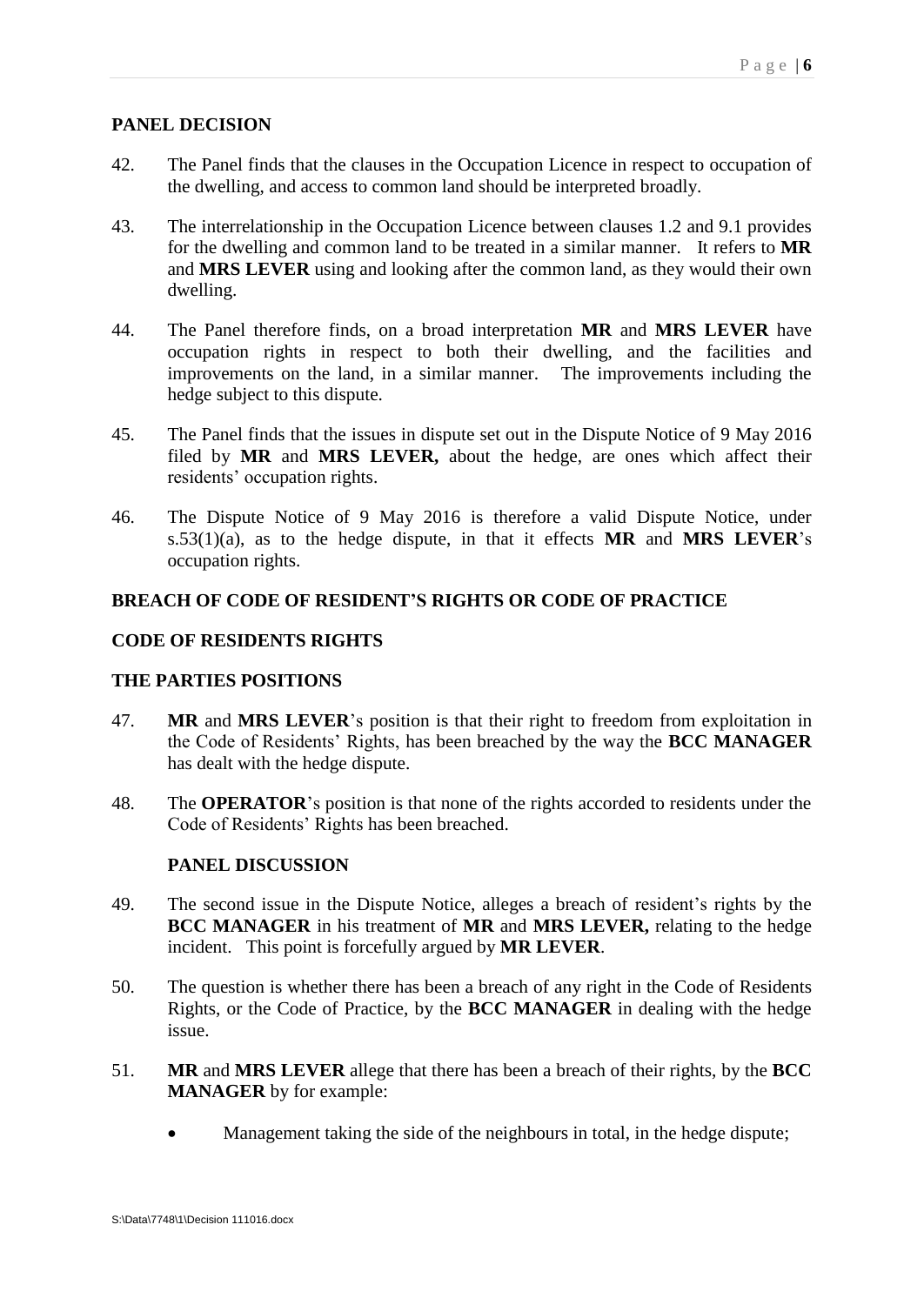- Management not taking account of **MR** and **MRS LEVER**'s interests in the hedge dispute;
- Management not adhering to an "*agreed*" height in respect to the hedge;
- **MR** and **MRS LEVER** being caused unnecessary stress by the continuing dispute, because of the **BCC MANAGER**'s failure to accord **MR** and **MRS LEVER** their resident's rights.
- 52. The Code of Residents' Rights contains requirements of provision of rights for residents to:
	- Information;
	- Consultation;
	- Make a complaint;
	- Dispute resolution;
	- Use of a support person;
	- Be treated with courtesy; and
	- Not to be exploited.
- 53. It follows the rights that **MR** and **MRS LEVER** are entitled to be provided with by the **BCC MANAGER** in respect to the hedge dispute are; information, consultation, have the facility to make a complaint, and utilise dispute resolution, being treated with courtesy, and to not be exploited.
- 54. At the hearing **MR LEVER** acknowledged he and **MRS LEVER** had been provided with information, were consulted, had made a complaint, and undertaken dispute processes, had had access to support persons, and had been treated with courtesy by the **BCC MANAGER**, in respect to the hedge dispute.
- 55. **MR LEVER** however considered both he and **MRS LEVER** had been exploited**,** by not having their wishes implemented, as opposed to the wishes of their neighbour being, in **MR LEVER**'s view, implemented in full. The exploitation was about a lack of fairness between residents.

- <span id="page-9-0"></span>56. **MR** and **MRS LEVER** are aggrieved by the decisions made by the **BCC MANAGER** over the hedge, and the way they perceive they have been treated by the **BCC MANAGER**. **MR** and **MRS LEVER** strongly argue that the Code of Residents' Rights has been breached, and that they have been exploited, by the **BCC MANAGER,** by not having their wishes in respect to the hedge implemented.
- 57. The Panel finds that there is an argument put forward, of a potential breach of the Code of Rights, as to exploitation of **MR** and **MRS LEVER** by Management.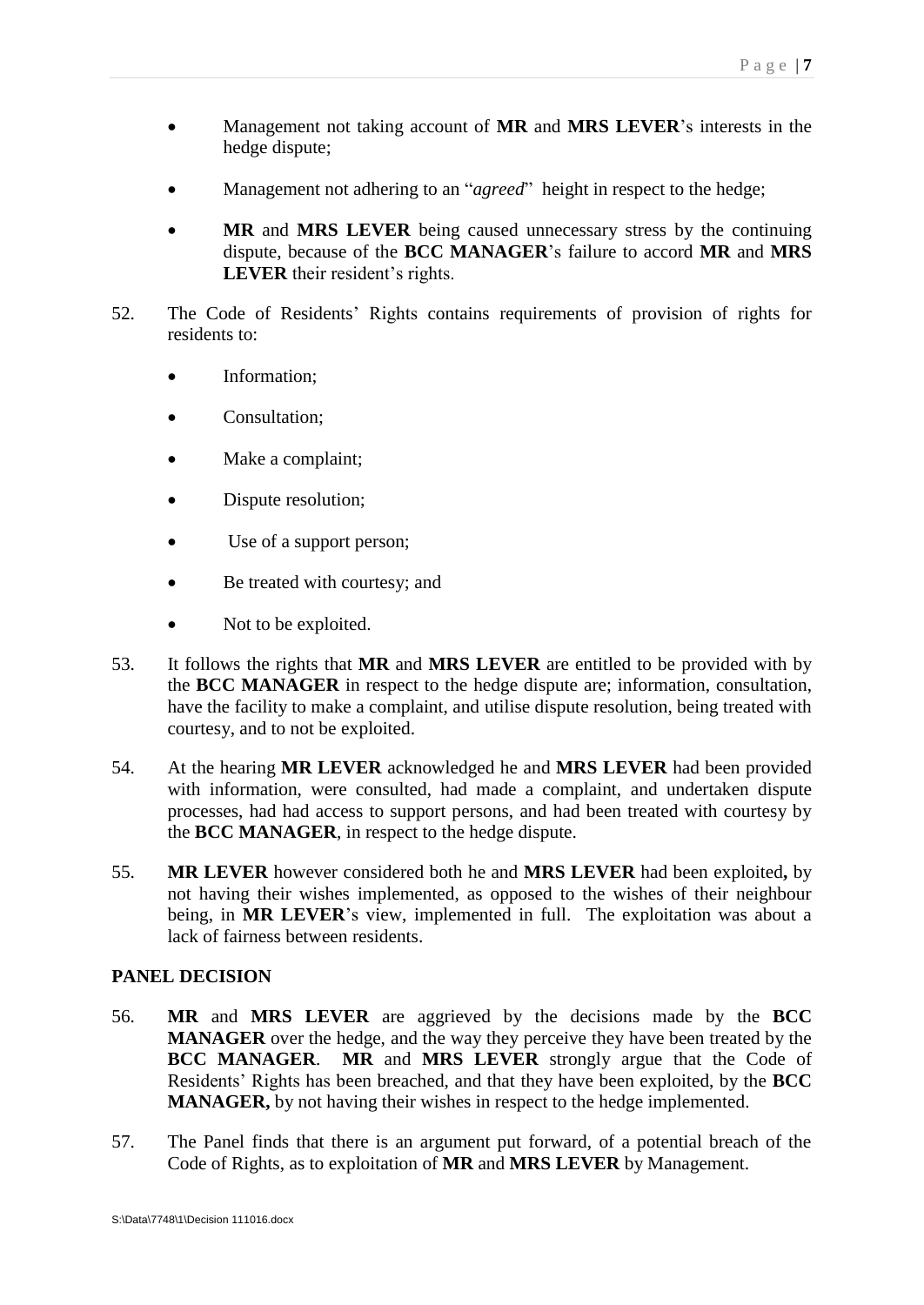- 58. The Panel finds that in respect to the alleged treatment of **MR** and **MRS LEVER,** and a potential breach of their rights, the Dispute Notice falls within s.53(1)(d) of the Act.
- 59. This finding under s.53(1)(d), does not determine the likely outcome of the alleged breach. It only finds that there is a possible breach of a right, not to be exploited has been satisfied. The possible breach has to be heard, before it can be substantiated.

### <span id="page-10-0"></span>**CODE OF PRACTICE**

#### <span id="page-10-1"></span>**THE PARTIES POSITIONS**

- 60. **MR** and **MRS LEVER** accept the Code of Practice does not apply to this dispute.
- 61. The **OPERATOR** agrees.

### **PANEL DISCUSSION**

- 62. The only relevant part of the Code of Practice, to the Dispute Notice is that of the complaint procedure.
- 63. **MR LEVER** acknowledged at hearing that he and **MRS LEVER** have had access to a complaints procedure.

### <span id="page-10-2"></span>**PANEL DECISION**

64. The Panel accepts by consent accordingly, that **MR** and **MS LEVER**, were accorded an appropriate complaint procedure, and utilised the same. There is therefore no evidence that the Code of Practice has been breached, by Management's treatment of **MR** and **MRS LEVER,** in respect to the hedge dispute.

# <span id="page-10-3"></span>**B. IF VALID, IS THE DISPUTE NOTICE WITHIN TIME, PURSUANT TO S.57(1) OF THE ACT?**

## <span id="page-10-4"></span>**THE PARTIES POSITIONS**

- 65. **MR** and **MRS LEVER**'s position is that the first Dispute Notice is withdrawn, and the second Dispute Notice is within time pursuant to s.57 of the Act.
- 66. The **OPERATOR**'s position is that both Dispute Notices are out of time, as time started when the first Dispute Notice was filed.

### **PANEL DISCUSSION**

- 67. The first issue for the Dispute Panel is whether the first Dispute Notice can be withdrawn.
- 68. S65 of the Act states;

#### **65 Hearing must be held**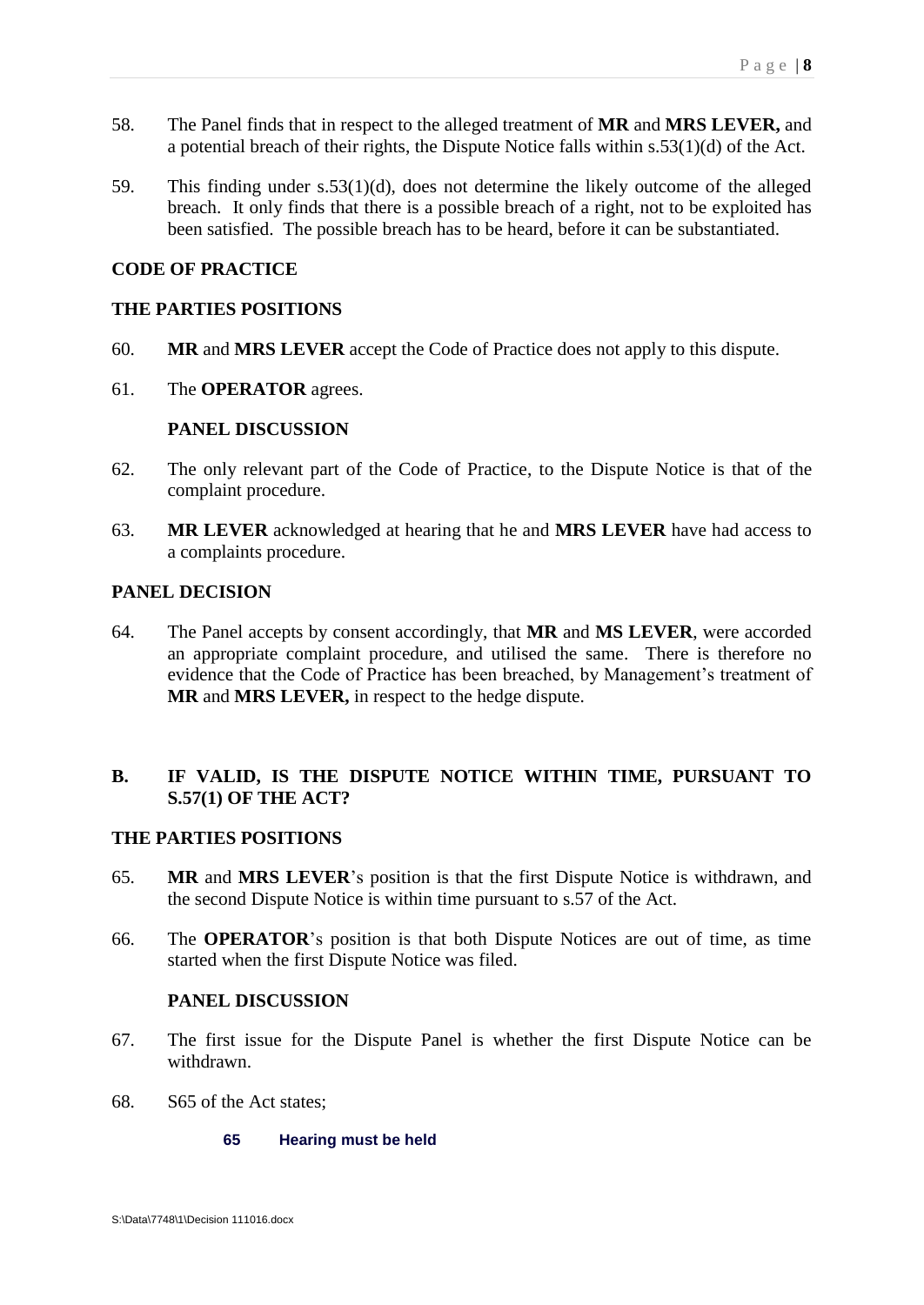- (1) In the course of conducting a dispute resolution, the disputes panel must hold a hearing unless-
	- (a) The applicant withdraws the dispute resolution notice;
- 69. **MR LEVER** advised at hearing he withdrew the Dispute Notice dated 15 December 2015, as he is entitled to do.
- 70. The second issue for the Disputes Panel is whether the Dispute Notice of 9 May 2016, is within the time limits set out within the Act.
- 71. Section 57 states:

#### **57 Time for giving dispute notice**

- (1) A dispute notice must be given within 6 months after the dispute was first referred to the complaints facility or ….
- (2) However, a dispute notice may be given after 6 months if the parties to the dispute agree.

…

- 72. The relevant part of section 57(1) requires that a Dispute Notice must be given within 6 months "*after the dispute was first referred to the complaints facility…."*
- 73. Sections 50 and 51 of the Act go on to provide clarification of the dispute process, which is important in deciding if the Dispute Notice is within the time limits.
- 74. Section 50 states:

#### **50 Types of dispute procedures**

In any retirement village there are 2 forms of dispute procedure: a complaints facility and dispute resolution.

75. Section 51 states that the **OPERATOR** must operate, and inform residents of a complaints facility.

#### **51 Complaints Facility**

The operator must operate and make known to the residents of a retirement village a facility for dealing with complaints by the residents.

- 76. In summary the **OPERATOR** must provide a complaints facility which must be used, before dispute resolution through the Disputes Panel can occur.
- 77. So what is the *complaints facility* provided at **BCC**, as required under s.51?
- 78. The Occupation Licence, at clause 22.1 states:

*"DISPUTES*

*22.1 Any dispute which may arise between the Resident and any other resident or between the Resident and the Manager shall be referred to*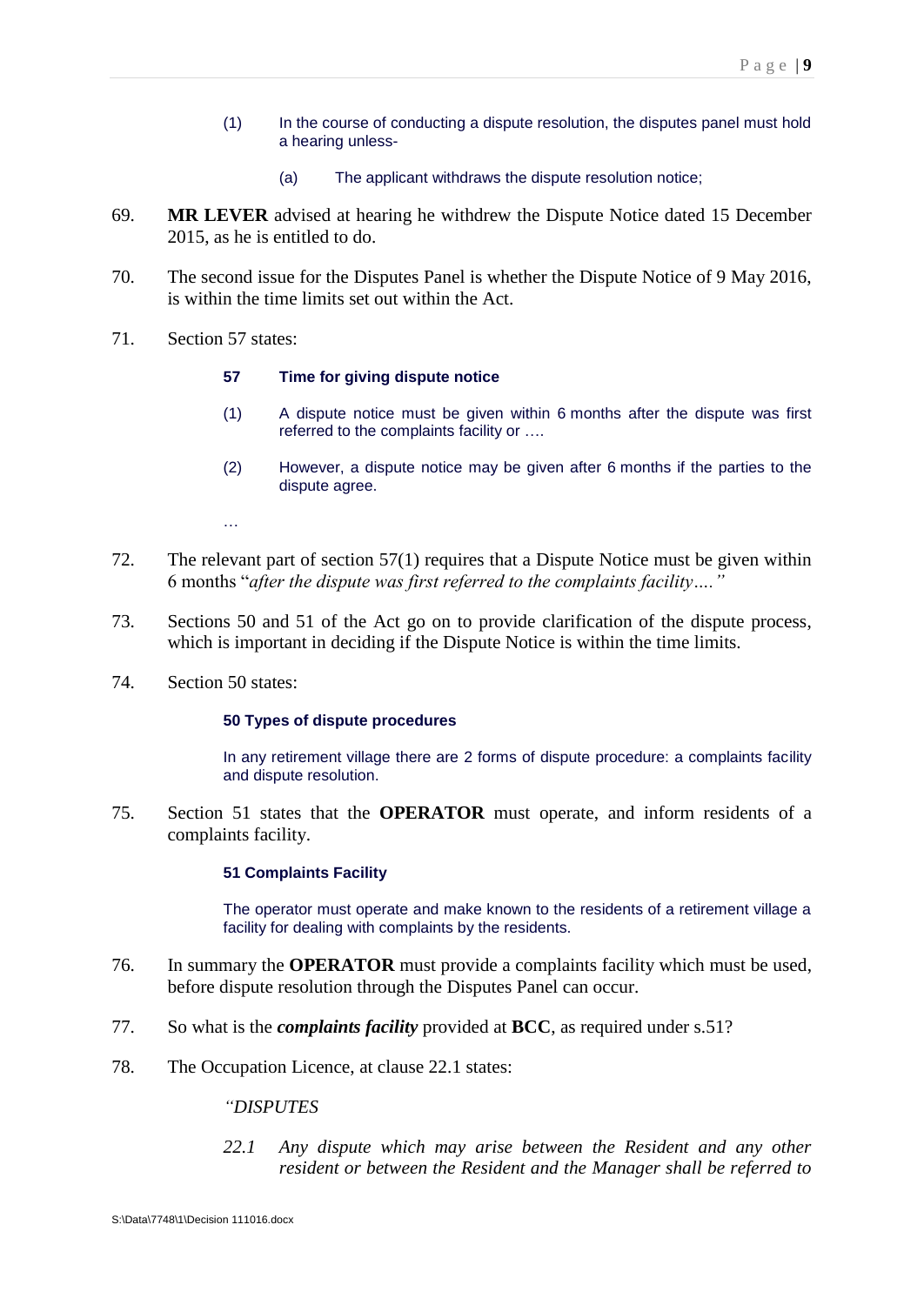*the Manager for resolution in the first instance. If the dispute is not resolved within 60 days then either the Resident or the Manager may refer the matter to a disputes committee ("Disputes Committee") established by the manager to hear and mediate disputes."*

- 79. In summary the dispute process required under the Occupation Licence is as follows:
	- (a) **MR** and **MRS LEVER** must refer the dispute to the Manager for resolution;
	- (b) If the dispute is not resolved within 60 days, then it may be referred to the Disputes Committee.
- 80. The requirements under s.51 of the Act, are set out in clause 22 of the Occupation Licence. Therefore the first part of the complaints facility is implemented as soon as a dispute is referred to the Manager for resolution in the first instance.
- 81. In this matter therefore the issues raised by **MR** and **MRS LEVER**'s dispute came into existence, when the complaint was first referred to the **BCC MANAGER** by **MR**  and **MRS LEVER.**
- 82. The question is when is a complaint considered referred to the **BCC MANAGER**?
- 83. The complaint process should only reasonably be triggered at an easily identified time. There would be never-ending dispute if the complaint process was seen as triggering the 6 month time limit in s.57, when the resident first informally raised the issue with the Manager.
- 84. The action of filing the Complaint Form is the only sensible trigger to initiating the procedure.
- 85. The second Complaint Form was filed by **MR** and **MRS LEVER** on 25 February 2016, and was served on the **BCC MANAGER** on the same day.
- 86. It is acknowledged by **MR LEVER** that the second Dispute Notice was filed because the first Dispute Notice was out of time. There is however, no apparent impediment to the filing of a second Dispute Notice, under the Act, or the Occupation Licence.

- 87. The Panel finds the s.57, 6 month time limit occurs once, in this case, the Complaint Form is filed.
- 88. The Complaint Form, albeit the second one, was filed on 25 February 2016, and the Dispute Notice on 9 May 2016.
- 89. The Dispute Notice dated 9 May 2016 is therefore a notice which fits within the time limits under s.57.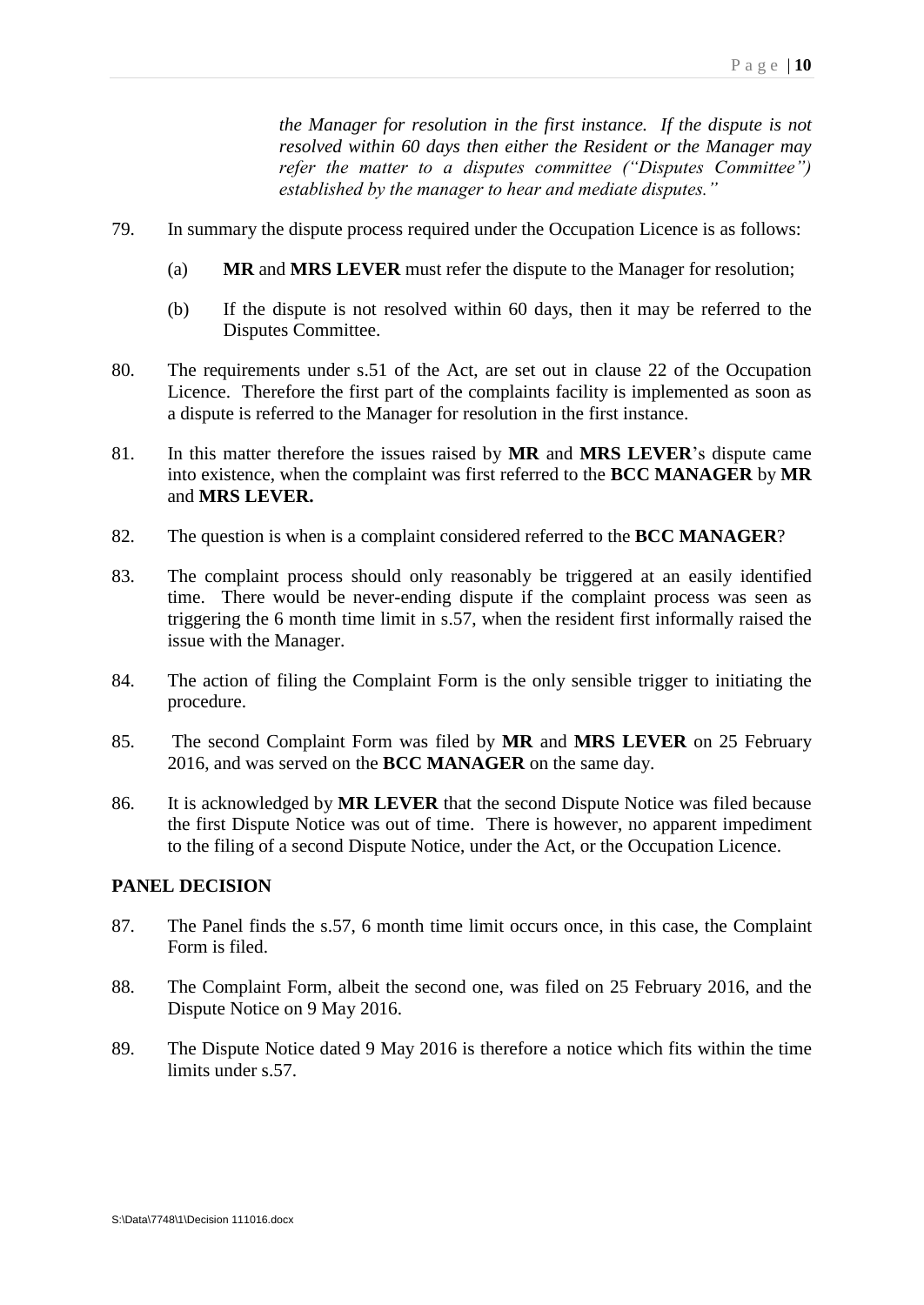# <span id="page-13-0"></span>**C. WHAT RIGHTS DO MR AND MRS LEVER HAVE IN RESPECT TO THE HEIGHT & MAINTENANCE OF THE HEDGE?**

### <span id="page-13-1"></span>**THE PARTIES POSITIONS**

- 90. **MR** and **MRS LEVER** argue that the **BCC MANAGER** has a moral obligation to treat them fairly.
- 91. The **OPERATOR**'s position is that there are contractual obligations for the **BCC MANAGER** to maintain trees and shrubs, including hedges. The residents have no rights in respect to such decisions.

### **PANEL DISCUSSION**

- 92. **The BCC MANAGER** stated in evidence that the reason for planting, and maintaining the height of the hedge was for the privacy of **MR** and **MRS LEVER**'s neighbours.
- 93. **MR** and **MRS LEVER**'s obligations in respect to privacy of other residents are set out in the Occupation Licence at clause 7.1(h).
- 94. In the Occupation Licence, in clause 7.1 it states:
	- *"7.0 RESIDENTS OBLIGATIONS*
	- *7.1 The Resident agrees covenants and undertakes with the Manager as follows:*
		- *(h) To acknowledge and observe the right of privacy of other Residents and avoid behaviour that would jeopardise the quiet enjoyment of other Residents of both their Dwelling or use of Bethlehem Country Club common areas".*
- 95. In summary **MR** and **MRS LEVER** have an obligation to observe their neighbours' right to privacy, of their dwelling and common areas.
- 96. Further **MR** and **MRS LEVER** have agreed by signing the Occupation Licence that management have the sole control over maintenance of trees and shrubs, which must include shrubs or trees which form hedges.
- 97. Clause 7.1(k) states:
	- *"7.0 RESIDENT'S OBLIGATIONS*
	- *7.1 The Resident agrees covenants and undertakes with the Manager as follows:*
		- *(k) Trees, shrubs and all of the gardens will be cared for by the Manager who will have absolute discretion in their maintenance."*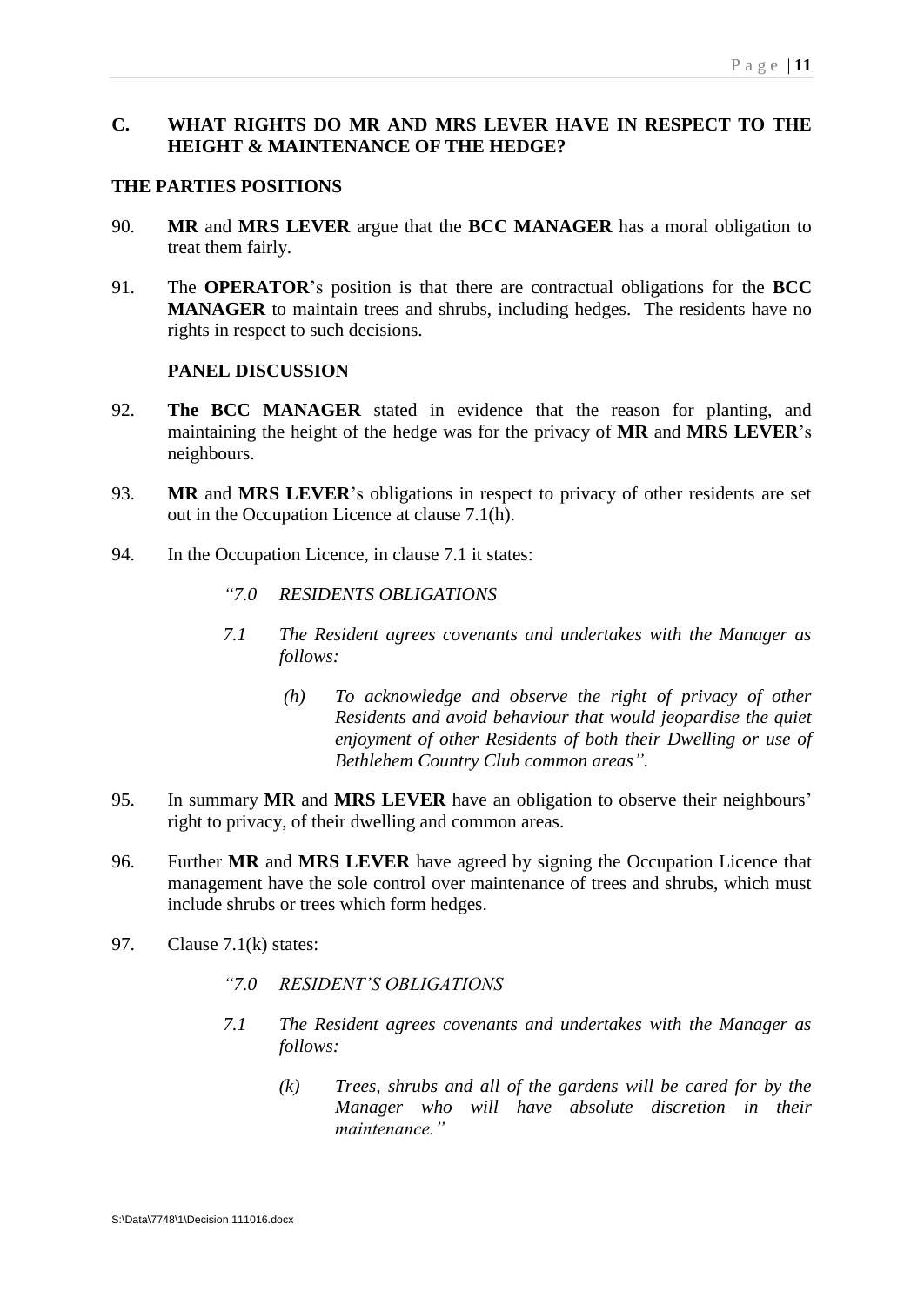- 98. **MR** and **MRS LEVER** have been advised of that position in the letter dated 19 May 2015 from the **BCC MANAGER**.
- 99. Apart from the obligation of residents to protect other residents' privacy, there are specific obligations in respect to maintenance of trees and shrubs, which must include hedges.
- 100. In clause 8.1.4 of the Occupation Licence the Management has obligations in respect to garden and ground maintenance including trees and shrubs as follows:
	- *"8.0 MANAGER'S OBLIGATIONS*
	- *8.1.4 To maintain and keep in good and respectable tidy operational order and condition the common areas……including the gardens trees and shrubs"*
- 101. **MR LEVER** argues that beyond the obligations under the Occupation Licence, and the Act, that the **BCC MANAGER** has a moral obligation to be fair to both parties. **MR** and **MRS LEVER** say that, that moral obligation has not been fulfilled, as the neighbours' wishes had been implemented in full, as opposed to **MR** and **MRS LEVERS** wishes, which have not been implemented at all.
- 102. The **BCC MANAGER** gave evidence that he had made a difficult compromise decision, which met the moral aspect he felt, even if he was not legally required to. He considered he provided a resolution of the dispute, which treated residents equally and fairly as well as complying with the Act and the Occupation Licence.

- <span id="page-14-0"></span>103. The Panel finds that although **MR** and **MRS LEVER** have rights under the Code of Residents' Rights, and the Code of Practice rights, they have no rights to decision making, about planting or maintenance of gardens, shrubs or trees.
- 104. The obligations under the Code of Residents' Rights and Code of Practice and the Act do not have a moral requirement, they are statutory and contractual rights. Those rights do not override the specific right and obligation of the **BCC MANAGER** to make unfettered decisions in respect to trees and shrubs.
- 105. The Panel finds that the **BCC MANAGER** had the legal authority pursuant to the Act and Occupation Licence to make the decisions he did, in respect to planting and maintaining the hedge.
- 106. The Panel finds further that **MR** and **MRS LEVER** have no legal rights to do more than give their views to the **BCC MANAGER,** for him to consider along with all other competing views in respect to the hedge.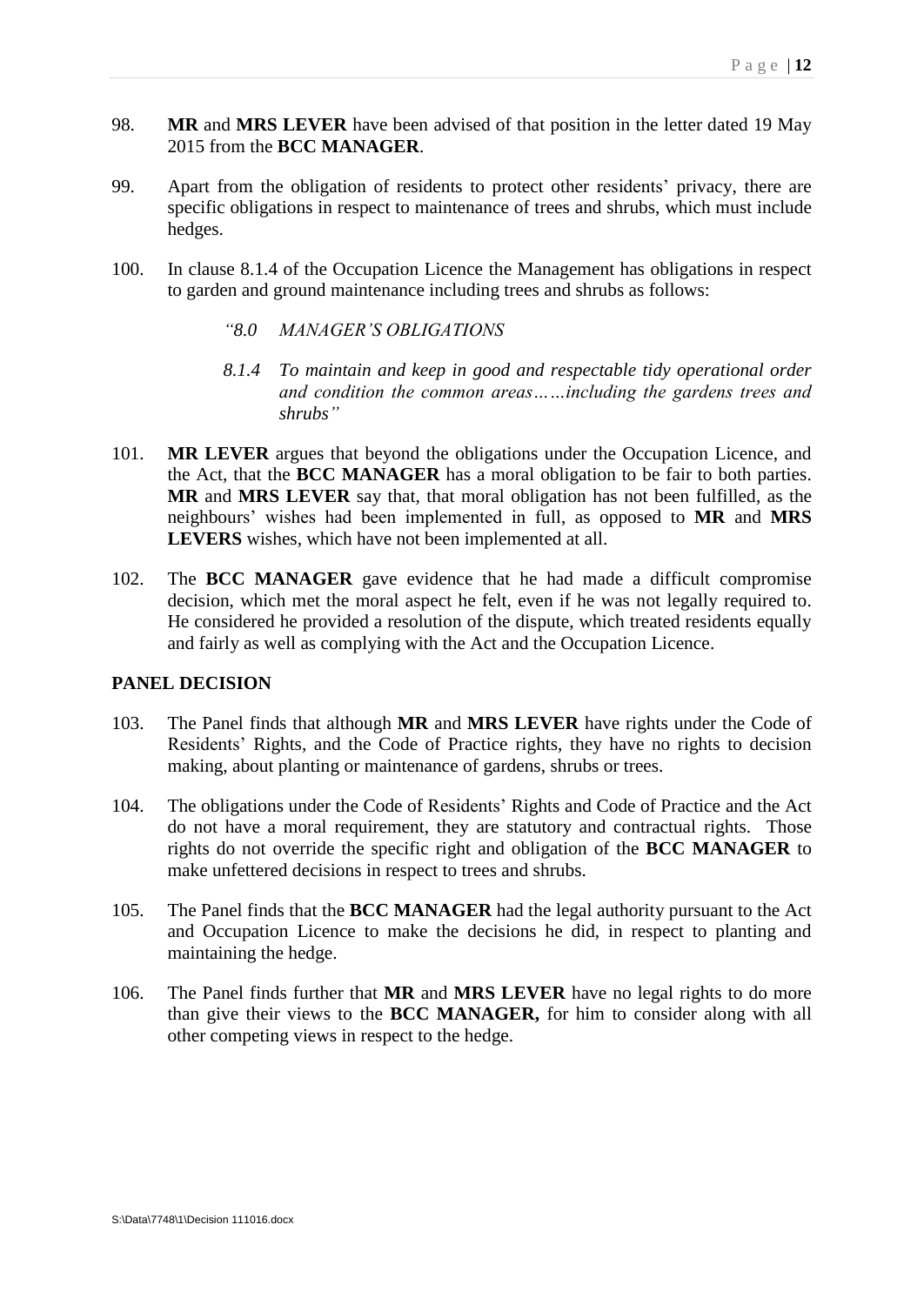# <span id="page-15-0"></span>**D. WHAT RIGHTS AND OBLIGATIONS DO MR AND MRS LEVER AND MANAGEMENT HAVE IN RESPECT TO THEIR INTERACTIONS?**

### <span id="page-15-1"></span>**THE PARTIES POSITIONS**

- 107. **MR** and **MRS LEVER**'s position was that they had the right to be treated equally and fairly as between residents by the **BCC MANAGER**.
- 108. The **OPERATOR**'s position was that there are no residents rights and obligations impacted by the hedge dispute.

### **PANEL DISCUSSION**

- 109. The parties' obligations to each other are found in Schedule 4 of the Act, Code of Residents Rights.
- 110. **MR** and **MRS LEVER** have the following rights relevant to this dispute:
	- (a) The right to information;
	- (b) The right to be consulted;
	- (c) The right to make a complaint, and have the dispute heard;
	- (d) The right to be treated with courtesy and have rights respected; and
	- (e) The right not to be exploited;
- 111. Effectively, the rights available to the residents including **MR** and **MRS LEVER** are that they will be consulted, treated with courtesy, and not to be exploited. They do not have the right to have their preferred options on disputed matters accepted, or implemented.
- 112. At hearing **MR LEVER** acknowledged the only right he considered breached was that of exploitation.
- 113. The Oxford English Dictionary defines *exploitation* as *treating someone unfairly for profit from them.*
- 114. The **BCC MANAGER** did not benefit from the planting, or height of the hedge, and therefore has not exploited **MR** and **MRS LEVER.**
- 115. **MR** and **MRS LEVER**'s complaint is not about the manner in which they have been dealt with, but the fact that their preferred option has not been accepted.

#### <span id="page-15-2"></span>**PANEL DECISION**

116. The Panel finds that no rights available to **MR** and **MRS LEVER** have been breached, by the **OPERATOR,** through the **BCC MANAGER,** in respect to the issues in the Dispute Notice.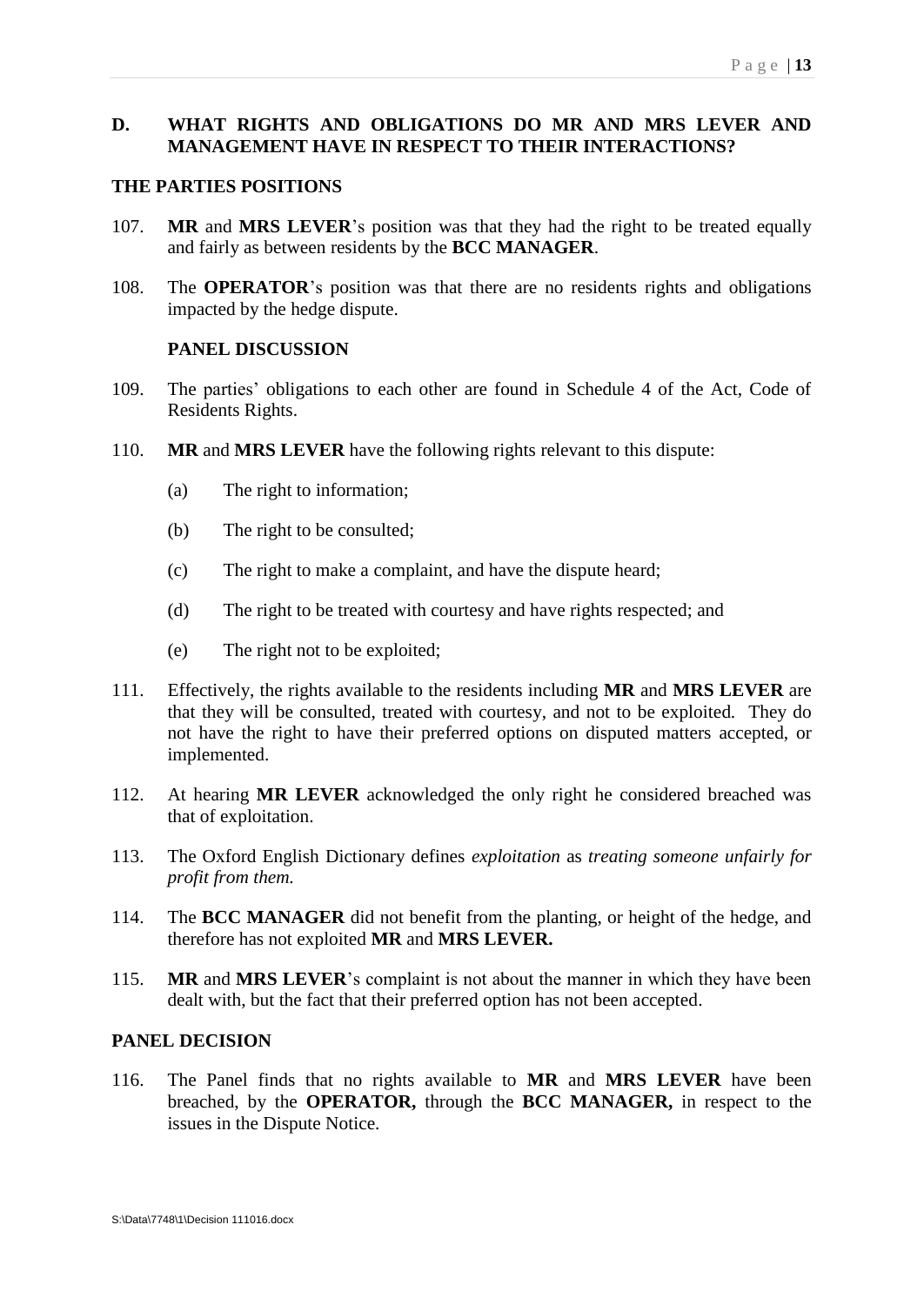117. In particular the Panel finds that **MR** and **MRS LEVER** have not been exploited by the **BCC MANAGER** not accepting their preferred option in respect to the planting or height of the hedge. The **BBC MANAGER** did not treat **MR** and **MRS LEVER** unfairly so he could profit from his decision.

# <span id="page-16-0"></span>**E. IS THE DISPUTE FRIVOLOUS, VEXATIOUS OR AN ABUSE OF PROCESS UNDER S.66 OF THE ACT?**

### <span id="page-16-1"></span>**THE PARTIES POSITION**

- 118. **MR** and **MRS LEVER** dispute that their Dispute Notice is either frivolous or vexatious or an abuse of process.
- 119. The **OPERATOR** contends that since **MR** and **MRS LEVER** have filed 2 separate and similar Dispute Notices that, that is an abuse of process.
- 120. The **OPERATOR** does not state the dispute raised is frivolous or vexatious. Its contention is that the filing of the second Dispute Notice on substantially similar grounds is an abuse of process.

### <span id="page-16-2"></span>**PANEL DISCUSSION**

- 121. **MR LEVER** acknowledged at hearing that the reason for the filing of the second Dispute Notice was to correct a problem, with the first Dispute Notice being out of time. He alleged there were problems with both parties compliance. The Act provides for the parties to agree to extend the time for filing under s57(2).
- 122. **MR LEVER** advised at hearing he had thought the first Dispute Notice was no longer to be considered, after the filing of the second Dispute Notice. **MR LEVER** had not advised the **OPERATOR** that the first Dispute Notice was withdrawn until the hearing.
- 123. The Act does not prohibit the filing of a Dispute Notice provided it is correct as to form, and filed within the required time limits, which the Panel has found the second Dispute Notice complies with.

- <span id="page-16-3"></span>124. This is a dispute which has not gone through a full hearing, until the present hearing. **MR** and **MRS LEVER** are entitled to have their dispute heard.
- 125. The Panel finds by consent that the Dispute Notice does not raise issues which are frivolous or vexatious**.**
- 126. The Panel finds that if the first Dispute Notice was not withdrawn, that may have been an abuse of process on the part of **MR** and **MRS LEVER**, but **MR LEVER** was clear the first Dispute Notice was no longer being pursued by him and **MRS LEVER**.
- 127. The Panel further finds that filing a second Dispute Notice when no prior Dispute Notice has been heard, even to correct a timing issue**,** is not of itself an abuse of process.